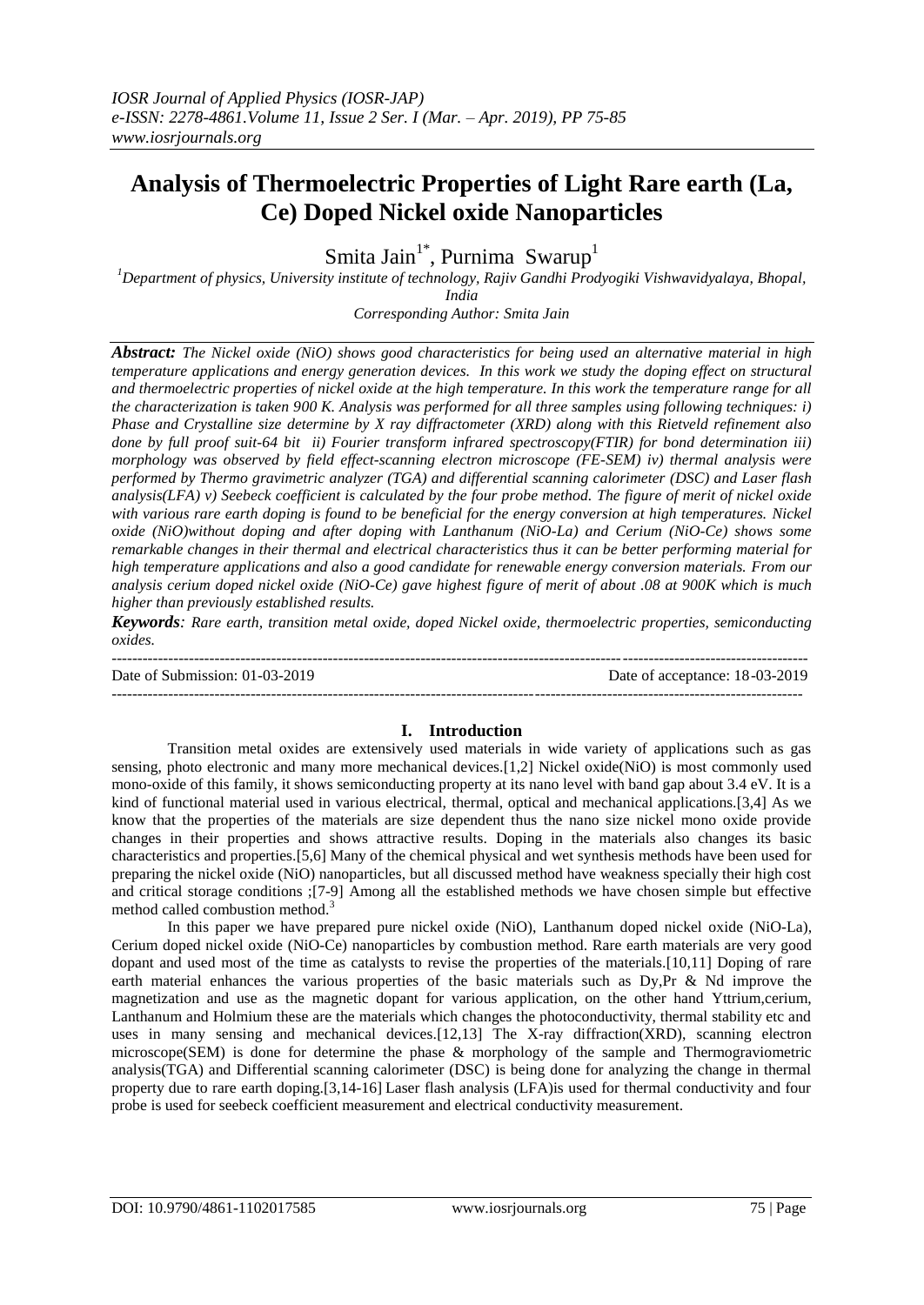# **II. Materials & Methods**

Metallic precursors: Nickel nitrate hexahydrate {Ni (NO<sub>3</sub>)\*6H<sub>2</sub>O}[CDH India With 99.99 %purity], anthanum nitrate hexahydrate ${La(NO_3)*6H_2O}$  [CDH India With 99.99 % purity], Cerium nitrate pentahydrate ${Ce}$  $(NO<sub>3</sub>)$ <sup>\*</sup>5H<sub>2</sub>O} [CDH India With 99.99 % purity]

Solvent: De-ionized water

Ethylene glycol as capping agent, Tartaric acid  $(C_4H_6O_6)$  for combustion.

For preparation of the material we can use sol gel combustion method.<sup>3</sup> The only difference in our opted method is that we can use water in place of ethanol and use tartaric acid in place of citric acid.

# **III. Experimental Details**

1 M of Nickel nitrate hexahydrate Ni (NO3) $3*6H<sub>2</sub>$ O (CDH India With 99.99 % purity) taking as metallic precursor dissolve in 50 ml de-ionized water with continuous stirring . On the other side tartaric acid  $(C_4H_6O_6)$  also dissolve in 50 ml of de- ionized water (DI) with continuous stirring for 30 min in air atmosphere. Tartaric acid solution now added to the Nickel nitrate hexahydrate Ni  $(NO3)_3*6H<sub>2</sub>O$  solution and continuously stirred for 60 min. After an hour 2 ml Ethylene Glycol was added in the solution as polymerizing and capping agent and stirred for more 30 min under normal temperature and pressure condition. This prepared solution was dried at  $150^{\circ}$ C for 48 h for complete drying into xero-gel: this dried gel was crushed and calcined at  $400^{\circ}$ C for 2 h and again calcined at  $600^{\circ}$ C for 2 h in air atmosphere. This powdered sample is ready for further characterization. Flow-chart is given below;



# **IV. Results and discussions**

4.1 XRD analysis Fig. 1. Shows the Rietveld refinement of (a) pure NiO (b) NiO-La (c) NiO-Ce particles. The average crystalline size is being calculated by Debye-Sherr equation and tabulated in Table 1 while the rietveld refinement parameter has been listed in Table 2. The powder sample XRD shows the crystalline pattern and it is well matched with the standard JCPDS No. 04-0835 of Nickel oxide.<sup>3</sup> the observed angle 2 $\theta$  at 37<sup>0</sup>, 43<sup>0</sup>, 62<sup>0</sup>,75<sup>0</sup> & 79<sup>0</sup> represents the fcc phase. No impurity peaks has been observed in the above graph and all peaks are sharper and at higher intensity it means prepared material is well crystalline, while analyzing the doped NiO-La and NiO-Ce graph doping effect on the crystallinity of the material and size get also affected. All three samples are calcined at same temperature  $600^{\circ}$ c but the pure NiO is more crystalline than others. It is well established that at the temperature  $600^{\circ}$ C pure Nickel oxide shows optimum crystalline size but after doping its optimum calculation temperature for crystallanity were increases.[3,14]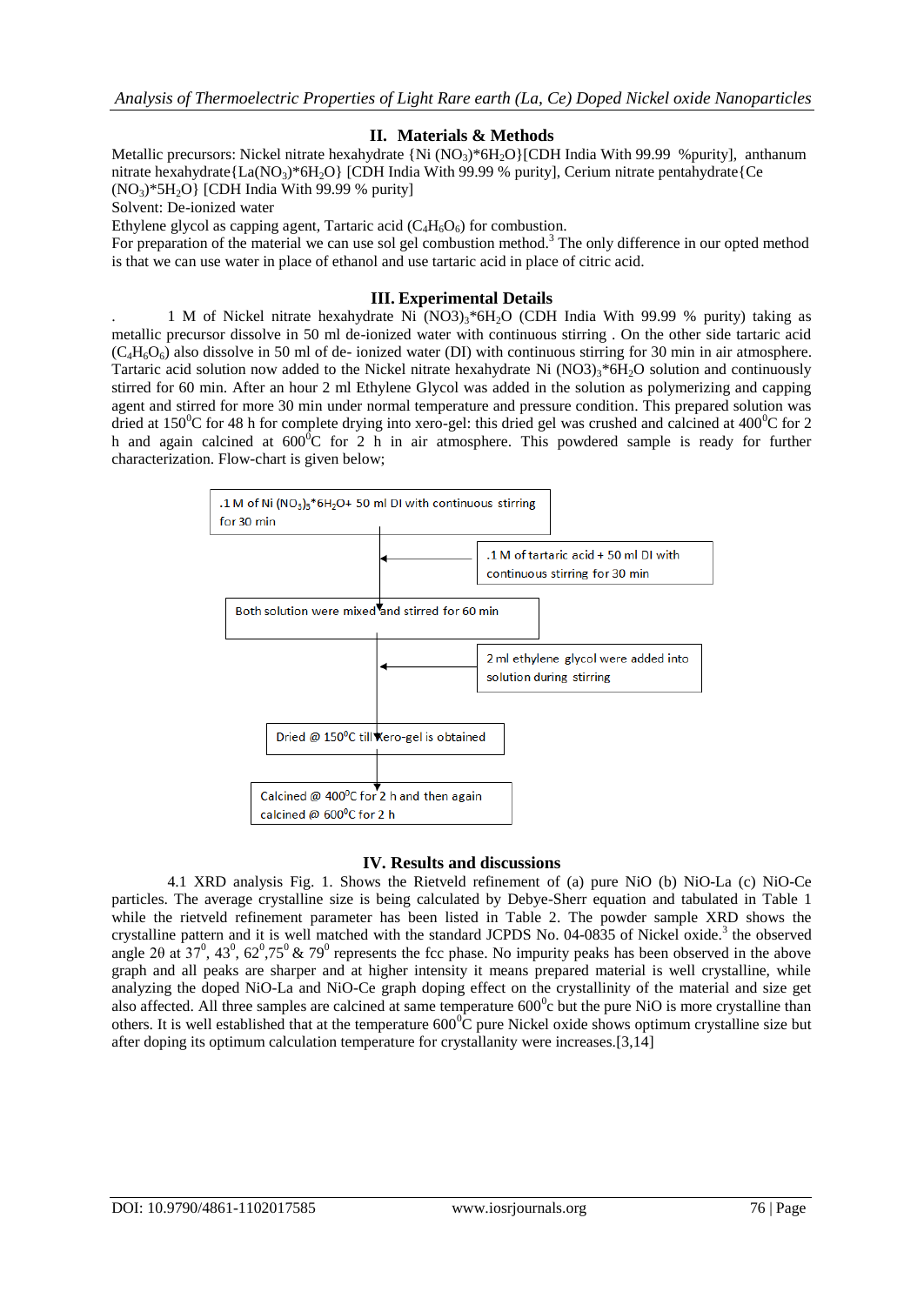

**Figure 1**. Rietveld refinement of (a) pure NiO (b) NiO-La (c) NiO-Ce.

| $2\theta$ (degree) |                                    | $\tilde{}$<br>$\Theta$ (radian) |                  | <b>FWHM</b> |                                     |     | B(radian) |      |                  | Crystalline size (nm) |                  |            |      |      |
|--------------------|------------------------------------|---------------------------------|------------------|-------------|-------------------------------------|-----|-----------|------|------------------|-----------------------|------------------|------------|------|------|
| NiO                | NiO-                               | NiO-                            | N <sub>i</sub> O | NiO-        | NiO-                                | NiO | NiO-      | NiO- | N <sub>i</sub> O | NiO-                  | N <sub>i</sub> O | <b>NiO</b> | NiO- | NiO- |
|                    | La                                 | Ce.                             |                  | La          | <b>Ce</b>                           |     | La        | Ce   |                  | La                    | -Ce              |            | La   | Ce.  |
| 37.20              | 37.2                               | 36.9                            | .32              | .315        | .315                                | .37 | .70       | 1.08 | .0064            | .012                  | .018             | 21.6       | 11.5 | 7.7  |
| 43.25              | 43.3                               | 43.3                            | .37              | .368        | .368                                | .69 | .647      | 1.56 | .012             | .011                  | .026             | 11.5       | 12.6 | 5.33 |
|                    |                                    |                                 |                  |             |                                     |     |           |      |                  |                       |                  |            |      |      |
| 62.85              | 62.9                               | 62.5                            | .54              | .534        | .534                                | .48 | 1.05      | 1.24 | .0083            | .018                  | .021             | 16.7       | 7.7  | 6.6  |
| 75.36              |                                    |                                 | .65              |             |                                     | .69 |           |      | .012             |                       |                  | 11.5       |      |      |
|                    |                                    |                                 |                  |             |                                     |     |           |      |                  |                       |                  |            |      |      |
| 79.39              |                                    |                                 | .69              |             |                                     | .08 |           |      | .018             |                       |                  | 7.7        |      |      |
|                    | <b>Average crystalline size: -</b> |                                 |                  |             | NiO≈ 14 nm. NiO-La≈11nm. NiO-Ce≈7nm |     |           |      |                  |                       |                  |            |      |      |

**Table 1 Average crystalline size of pure and doped NiO**

**Table 2 Rietvield Refinement structural parameters for Pure and rare earth doped NiO nanoparticles** Space group: 225(F m 3 m) Structure: cubic

| S.No | <b>MATERIAL</b> |         | $D_{\rm D}$ uce 210up. 2291 in 9 in Butucture. Cubic<br>w |          | $a = b = c$ | occupancy                | GOF   | Chi <sup>2</sup> |
|------|-----------------|---------|-----------------------------------------------------------|----------|-------------|--------------------------|-------|------------------|
|      | NiO(SG)         | .053908 | 047862                                                    | .0067260 | 4.166       | Ni-.9560, O-1.0051       | 1.285 | .66              |
|      | $NiO-La(SG)$    | 1.9919  | $-1.735$                                                  | .935462  | 4.20        | $Ni = 8382, O = 1.01775$ | .085  | .18              |
|      | $NiO-Ce(SG)$    | 10.3515 | $-3.470$                                                  | 3.4351   | 4.21        | $Ni = 89455$ , O=1.0121  | .04   | .09              |

# **4.2 FTIR results**

Fig. 2. shows the FTIR spectra of the (a) pure NiO (b) NiO-La (c) NiO-Ce sample calcined at the temperature  $400^{\circ}$ C and sintered at the temperature  $600^{\circ}$ C.the IR spectrum of the above samples have many significant peaks over the range 4000 cm<sup>-1</sup> to 500 cm<sup>-1.</sup> The broad absorption band found in the range of 500-700 cm-1 is assigned to Ni-O stretching vibration mode and absence of 3689 cm-1 sharp peak respectively for the NiO,NiO-La due to anti-symetric stretching vibrations in the Ni(OH) crystal structure further confirm that calcinating at  $600^{\circ}$ C for 2 hrs in air completely transform the hexagonal structure of Ni(OH) to cubic nanoparticles. However the peak at 3429 cm<sup>-1</sup> range shows some  $-OH$  might be linked with Ni as Ni(OH)<sub>2</sub>.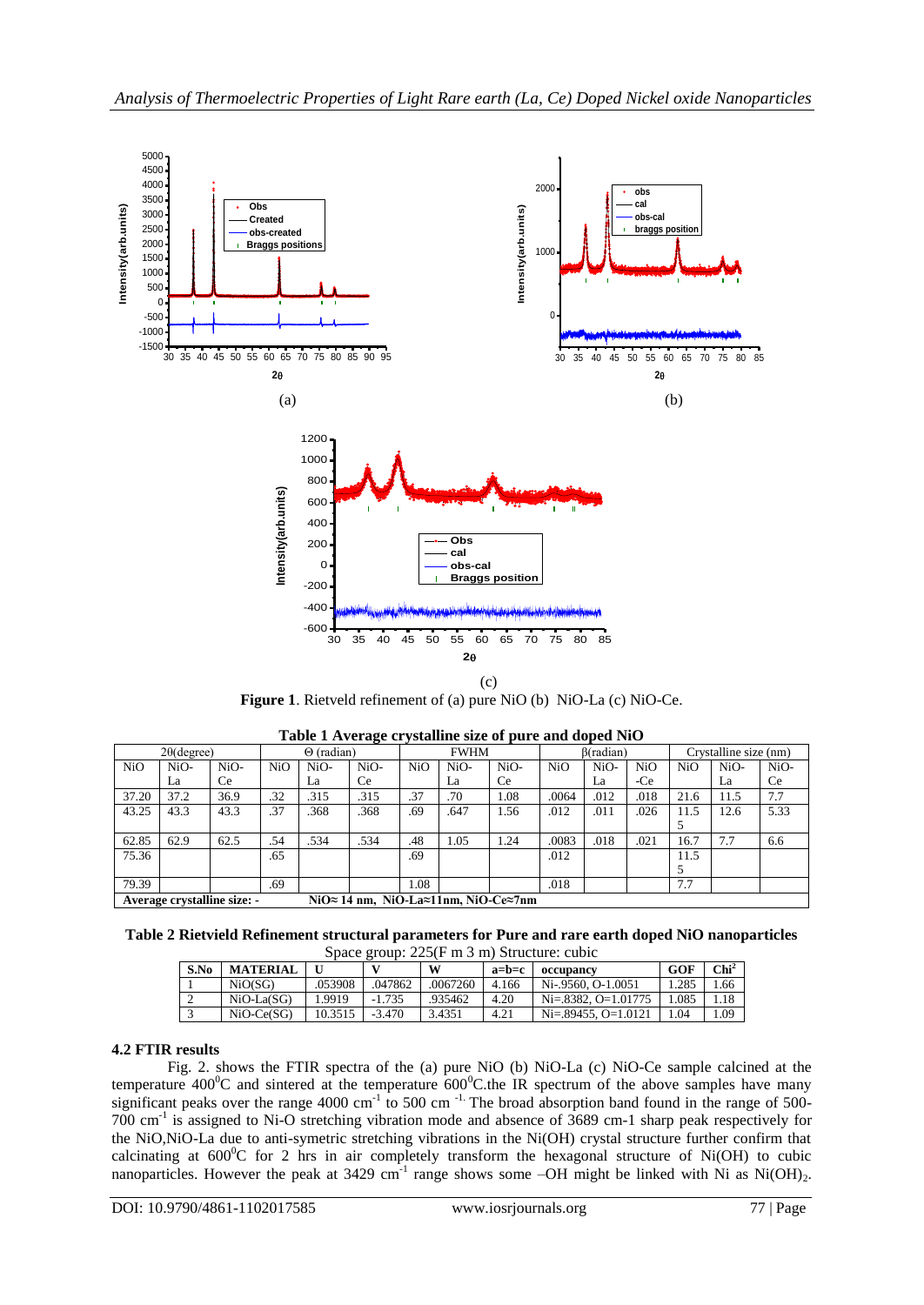Peaks at 1100-1200 cm-1 assigned to the C-O bond stretching vibration modes and the peaks near the region of 1300-1500 cm-1 represents the absorption of Ethylene Glycol on Ni-O nanoparticles , some banding vibration modes of the H-O-H which indicates the presence of water traces in the samples. In our study pure NiO, NiO-La&NiO-Ce have these modes at the range1622.038cm<sup>-1</sup>, 1714.61 cm<sup>-1</sup> and 1618.18 cm<sup>-1</sup> respectively. The broadness of the band shows the nanocrystalline nature of the material. The peaks laying at 3200-3500 cm<sup>-1</sup> rang assigned to O-H starching vibrations and hydroxyl group occurs at 3400 cm<sup>-1</sup>. Thus by analyzing the plot we have seen that the prepared material is nanocrytalline and above three given samples the size of NiO-Ce is found to be in range of few nanometers.



**Figure 2.** FTIR spectrum of (a) pure NiO (b) NiO-La (c) NiO-Ce.

#### **4.3 Morphology analysis**

SEM; Fig.3(a), 3(b) shows the morphology of NiO-La at 100 nm & 50 nm respectively and 3(c) and 3(d) shows the morphology of NiO-Ce at 100 nm & 50 nm respectivly. The sample were prepared in the same conditions and calcined at  $400^{\circ}$ C and  $600^{\circ}$ C the particles are shows spherical morphology.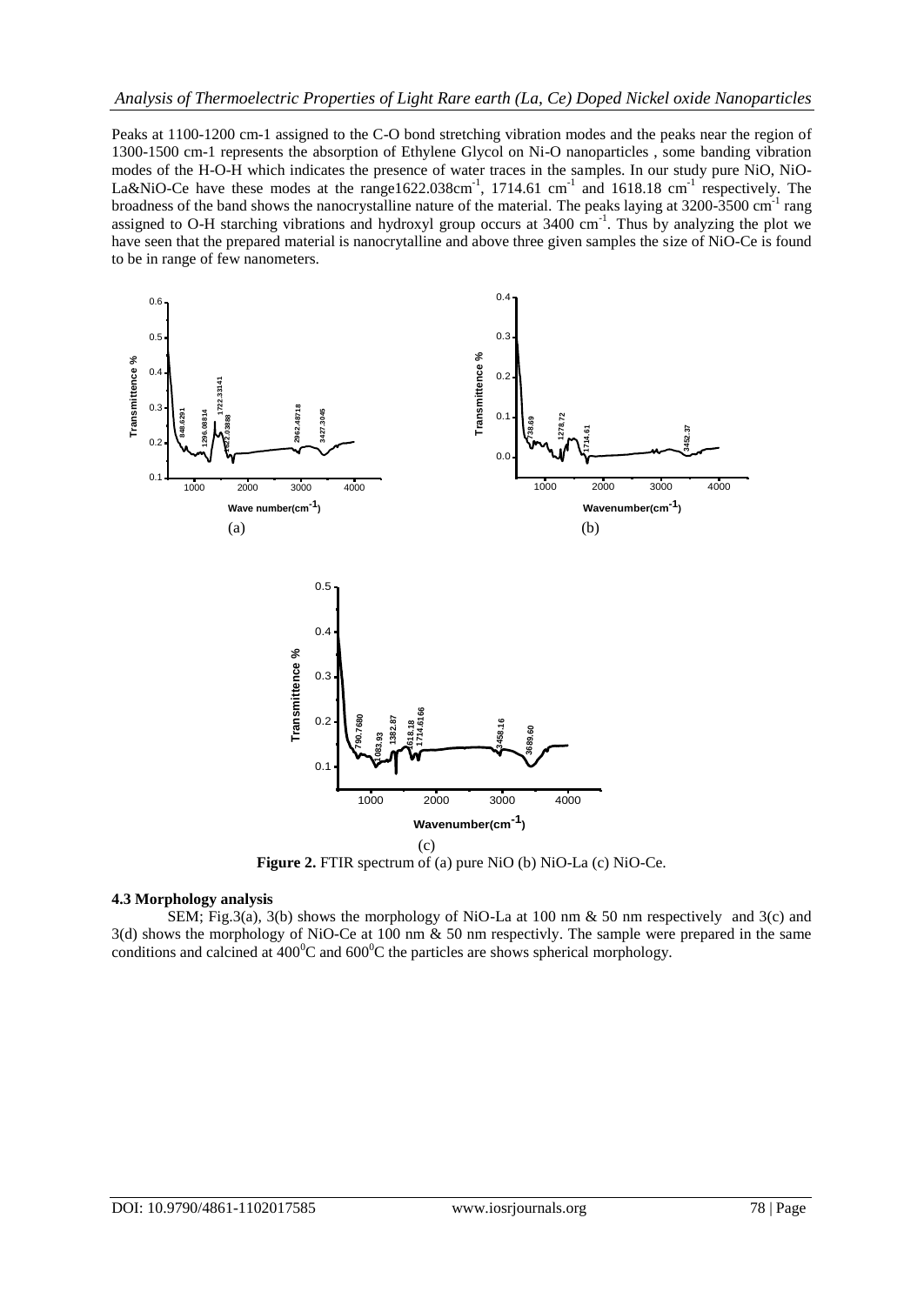

**Figure 3**.Micrograph of (a) NiO-La 100 nm (b)NiO-La 50 nm (c)NiO-Ce 100 nm (d)NiO-Ce 50 nm

# **4.4 Thermal analysis**

TGA & DSC curve analysis; Fig. 4. Shows the TGA/DSC pattern for the pure NiO,NiO-La and NiO-Ce respectively. All three samples were heated from room temperature at the rate  $10^{0}$ C/min up to 900<sup>o</sup>C in nitrogen atmosphere for TGA analysis and from room temperature to  $450^{\circ}$ C at the rate  $10^{\circ}$ C /min for DSC analysis. As the heating begin there is small gain observed in mass of the pure NiO sample this is due to sufficient purge process, and when the temperature reaches at the 308<sup>o</sup>C the maximum gain is observed, after this temperature a gradual loss in weight is occurs due to the dehydration of the sample which is in agreement with the heat flow curve of this sample. The DSC curve shows an endothermic loss of moisture and interlamellar water from temperature of medium to approximately 220<sup>0</sup>C in the all three samples. NiO-La shows gradual mass loss from the temperature 68.20C and the maximum loss of about 17% loss occurred at the temperature  $560^{\circ}$ C, when maximum heat generated from the sample this mass loss is stopped. The second endothermic peak observed at the  $433^{\circ}$ C due to dehydration of the lattice hydroxyl group after calcination of the NiO. It is coated that first calcinations temperature selected for the NiO is  $400^{\circ}$ C.[15,16] On the other hand NiO-Ce curve was very unstable, a sharp peak of mass gain is observed in the curve at the temperature  $68.2^{\circ}$ C which is very much similar to the pure NiO thermo-gram than slightly decrease in mass is observed. As discussed before the mass gain occurred due to sufficient purge process but the fluctuations are the result of hydration and possible decomposition of oxide material. The maximum mass gain observed near the onset temperature of the heat flow curve, a sharp decrease in mass is observed after the  $750^{\circ}$ C. It is known that the amount and microstructure of the defects also play an important role in thermal stability of the materials. If material consist larger defects it has lesser thermal stability. As shown in the figure prepared material is thermally unstable means sample having large amount of defects and microstructures, this result also leads to the fact that samples are in nanosize.[15,16] This was further supported by Laser flash analysis(LFA) of the samples which provides the variation in thermal conductivity with respect to temperature.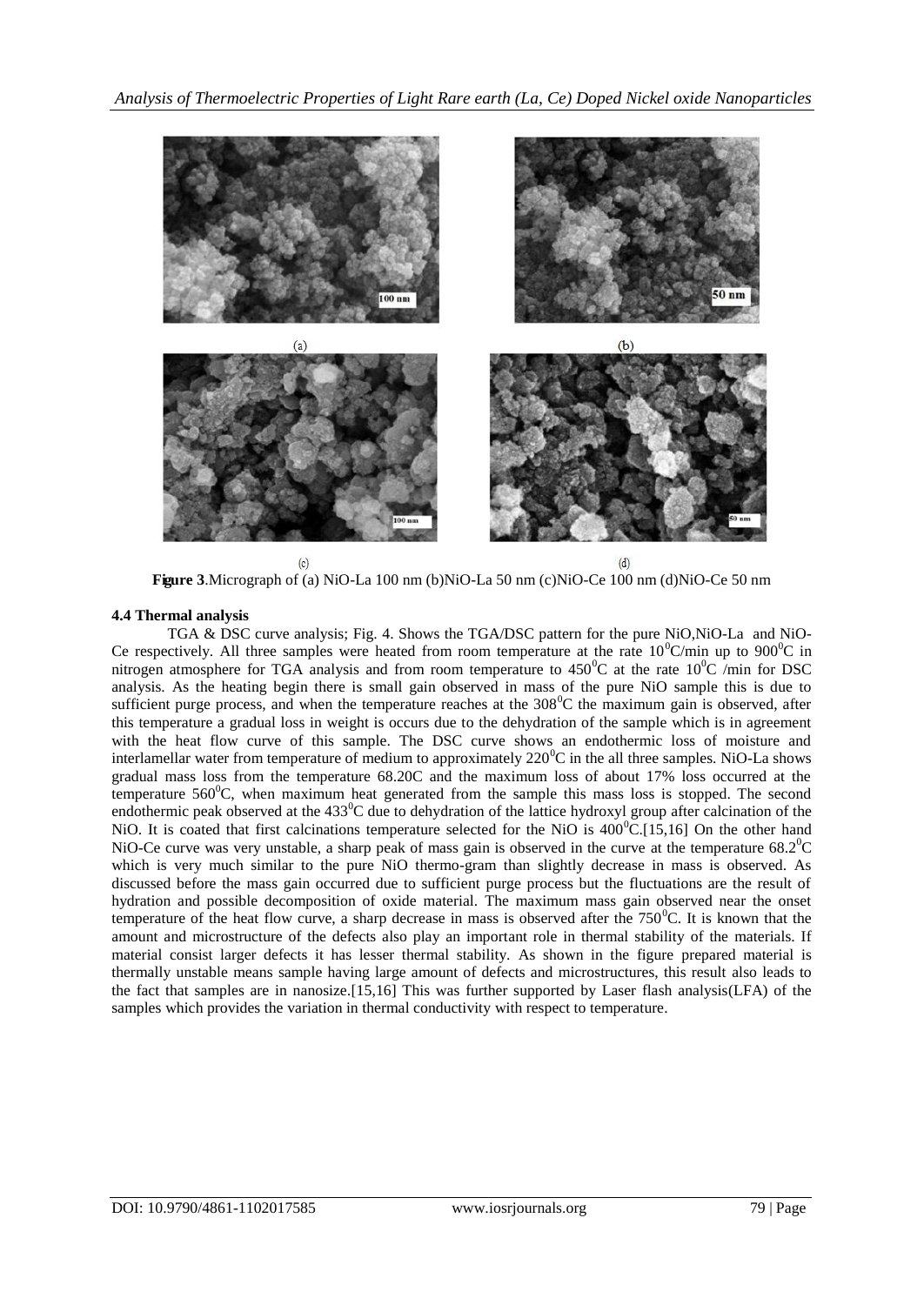

**Figure 4**. TGA/DSC curve of pure and doped NiO.

### **4.5 Thermal conductivity:**

Fig. 5. Shows the thermal conductivity vs temperature graph of (a) pure NiO (b) NiO-La(c) NiO-Ce nanoparticles which were determined by LFA. These results are better correlate with the fact found in the DSC & TGA analysis that due to the defects the thermal stability of the material decreases. It is well established that thermal conductivity of oxide material is very low as compare to other composites so the prepared oxide material better correlated with this fact. As we have thermal conductivity of pure NiO nanoparticles is 7.008 W/mK at 900K and the value of Thermal conductivity of NiO-La nanoparticles is 1.257 W/mK at 900 K. The figure 5(a) and figure 5(b) depict that there is slight increment in thermal conductivity after certain temperature occurs in the samples due to the bipolar thermal conduction, this phenomenon mostly visible in semiconductor at high temperatures. As we know under normal circumstances the majority charge carriers dominate all the properties but as we increase the temperature the more and more minority charge carriers gets thermally agitated and hence contribution of minority charge carriers increases .[17-19] While figure 5(c) initially shows the increment in thermal conductivity from room temperature to up to 450 K after that it will show the gradual reduction in thermal conductivity due to thermal hysteresis, in which there is a phase transition occur.<sup>20</sup> Hence the material doped with the Cerium is better candidate of doping for reduction in thermal conductivity with value .85 W/ mK at 900 K.

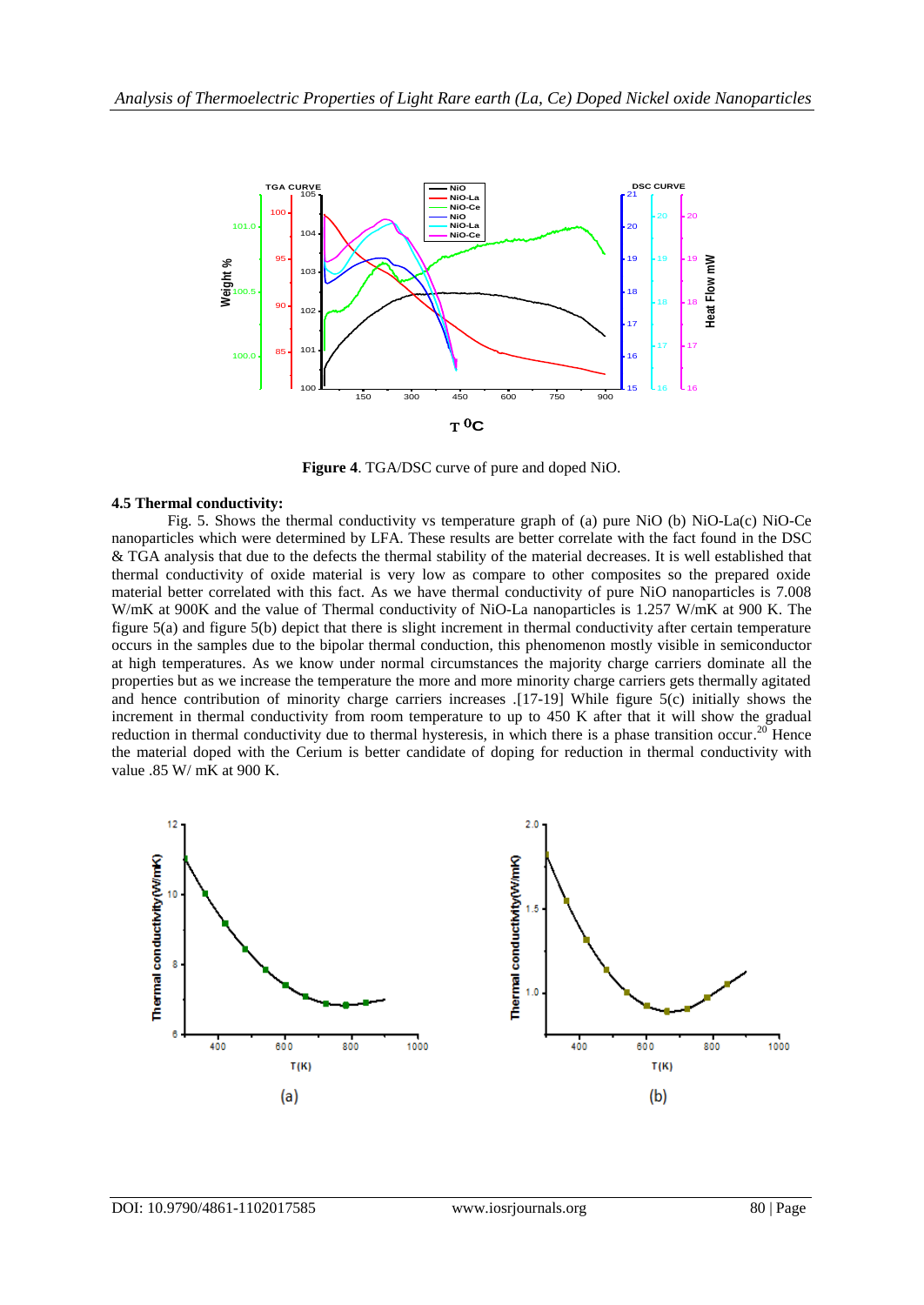

**Figure 5.** Thermal conductivity vs temperature graph of (a) Pure NiO (b) NiO-La (c) NiO-Ce.

#### **4.6 Electrical resistivity**

Fig. 6. depict that the electrical resistivity vs temperature graph of (a) pure NiO (b) NiO-La (c) NiO-Ce nanoparticles initially decreases as the temperature increases. In pure NiO after 650 K resistivity increases due to the thermal agitation which suppress the electronic conduction. In Figure 6(b) after 600 K resistivity increases and it shows continuous increment upto 900K this behavior is visible in semiconductors at high temperature regime.[21] as we know that extrinsic semiconductor always operated in the medium temperature range but if the temperature rise above to this range majority charge carriers gets thermally agitated and concentration of the charge carriers across the band gap is much larger than the doping concentrations. In this region holes concentration become equal to the electron concentration  $n_e = n_p$  due to this the mobility of majority charge carries decreases and hence resistivity increases.[22] But if we analyze the Figure 6(c) the resistivity of sample continuously decreases throughout the measured temperature range because of the preferential interface reduction. It is also observed that atomistic relaxation occurs at the interfaces and thus it eliminates many defects so the resistivity decreases in NiO-Ce nanoparticles with size and temperatures. [22]

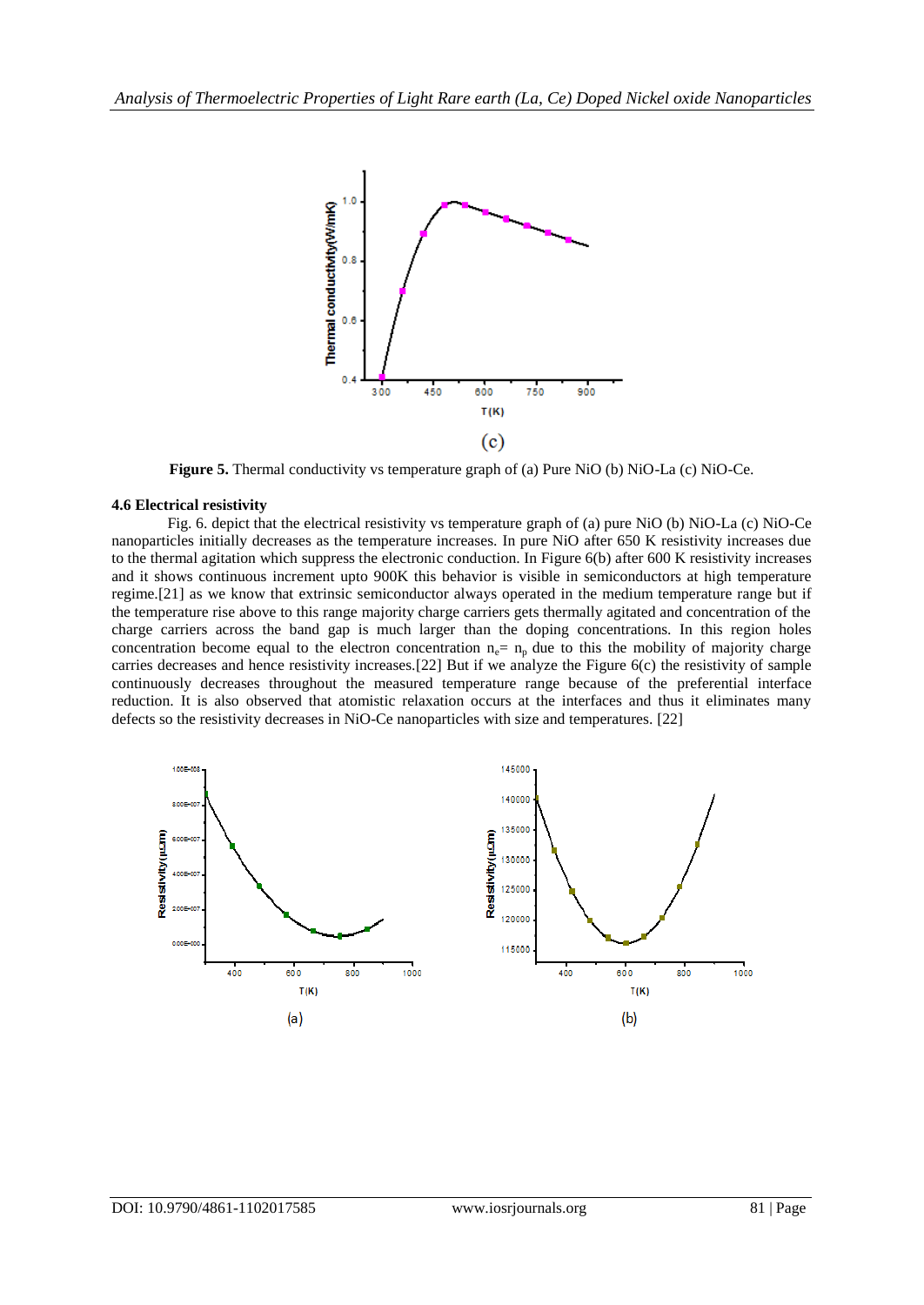

**Figure 6.** Electrical resistivity vs temperature graph of (a) Pure NiO (b) NiO-La (c) NiO-Ce

## **4.7 Seebeck coefficient**

Fig. 7. Shows the Seebeck coefficient Vs temperature graph of (a) pure NiO (b) NiO-La (c) NiO-Ce nanoparticles which indicates that NiO-Ce had higher seebeck coefficient while NiO-La have very low Seebeck coefficient as compare with the pure nickel oxide. It is known that the material having higher positive Seebeck coefficient is semiconducting in nature thus the prepared samples are p-type semiconducting materials and used for thermoelectric properties study. If we analyze the plot characteristic it is observed that the Seebeck coefficient increased up to the 1000K and the cerium doped sample gives the highest increment in Seebeck coefficient it means NiO-Ce is a better candidate for thermoelectric applications. Plot clearly shows that due to bipolar thermal conduction seebeck coefficient is decreases as pure NiO has Seebeck coefficient 1170 µV/K at 900K whereas lanthanum doped nickel oxide(NiO-La) has Seebeck coefficient is around 105 µV/K at 900K which is very less as compare to pure and cerium doped nickel oxide(NiO-Ce). Cerium doped nickel oxide (NiO-Ce) has Seebeck coefficient 1390 µV/K at 900K.



**Figure 7**. Seebeck coefficient Vs Temperature graph of (a) Pure NiO (b) NiO-La (c) NiO-Ce.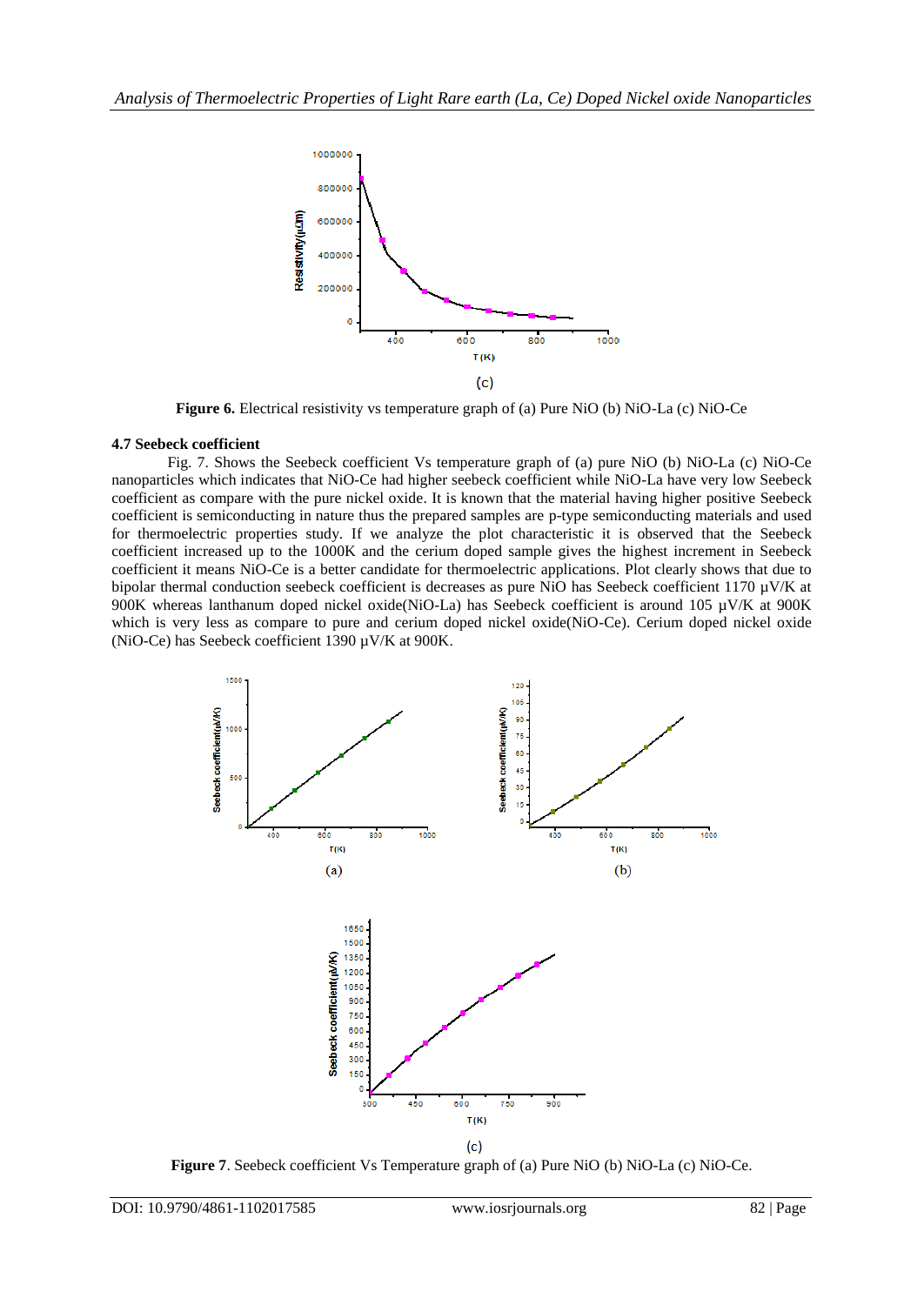#### **4.8 Figure of merit (***ZT***)**

Fig. 8. Shows the figure of merit vs temperature graph of (a) Pure NiO(b) NiO-La (c) NiO-Ce nanoparticles, this parameter is being calculated by the help of above determined parameters such as thermal conductivity, electrical resistivity and Seebeck coefficient by putting them in the formula:

$$
ZT = (S^2/\rho k) T, \tag{1}
$$

ZT is a dimensionless quantity. By the above formula the calculated figure of merit of the Pure NiO,NiO-La and NiO-Ce are found 2.72\*10^-5, 4.92\*10^-5 and .08 at 900 K respectively. It is very clear from the extracted data that from the above given condition NiO-Ce shows remarkable increment in figure of merit which is very favorable for our study and further investigation for renewable materials.



**Figure 8.** Figure of merit (*ZT*) Vs temperature graph of (a) Pure NiO (b) NiO-La (c) NiO-Ce.

#### **V. Conclusions**

The rare earth doped Nickel oxide nanoparticles (NiO-La & NiO-Ce) show the variation in their crystalanity and thermal stability due to doping. Doping also influence the transition temperature and calcinations temperature by which crystalline size also get affected. While analyzing the TGA curves it is concluded that the after doping Lanthanum in NiO there is 17 % weight loss and NiO-Ce shows weight gain but with instability in thermo-grams while the pure NiO is very much stable with respect to temperature. All the three samples posses same crystallization temperature at 433<sup>0</sup>C.Pure NiO and NiO-Ce has the sufficient purge process and the melting process were start near the onset temperature in both the material while NiO-La shows different characteristics in which a maximum weight loss is observed. The TGA and DSC curve are in agreement for all three samples and provide the significant information about thermal properties of the pure NiO, and NiO-La & NiO-Ce nanoparticles. Further more advanced and desirable study such as thermal conductivity, electrical conductivity, Seebeck coefficient and figure of merit samples gives the favorable results as we concluded that NiO-La is not suitable for thermoelectric application because it has very low *ZT* on the other hand Cerium doping gives the remarkable enhancement in the *ZT* in comparison with the pure NiO and NiO-La. The value of *ZT* of pure NiO and NiO-La & NiO-Ce nanoparticals are **2.72\*10-5 , 4.92\*10-5 & .08 at 900K** respectively. It is very clear that NiO-Ce nanoparticles are the better candidate for thermoelectric

DOI: 10.9790/4861-1102017585 www.iosrjournals.org 83 | Page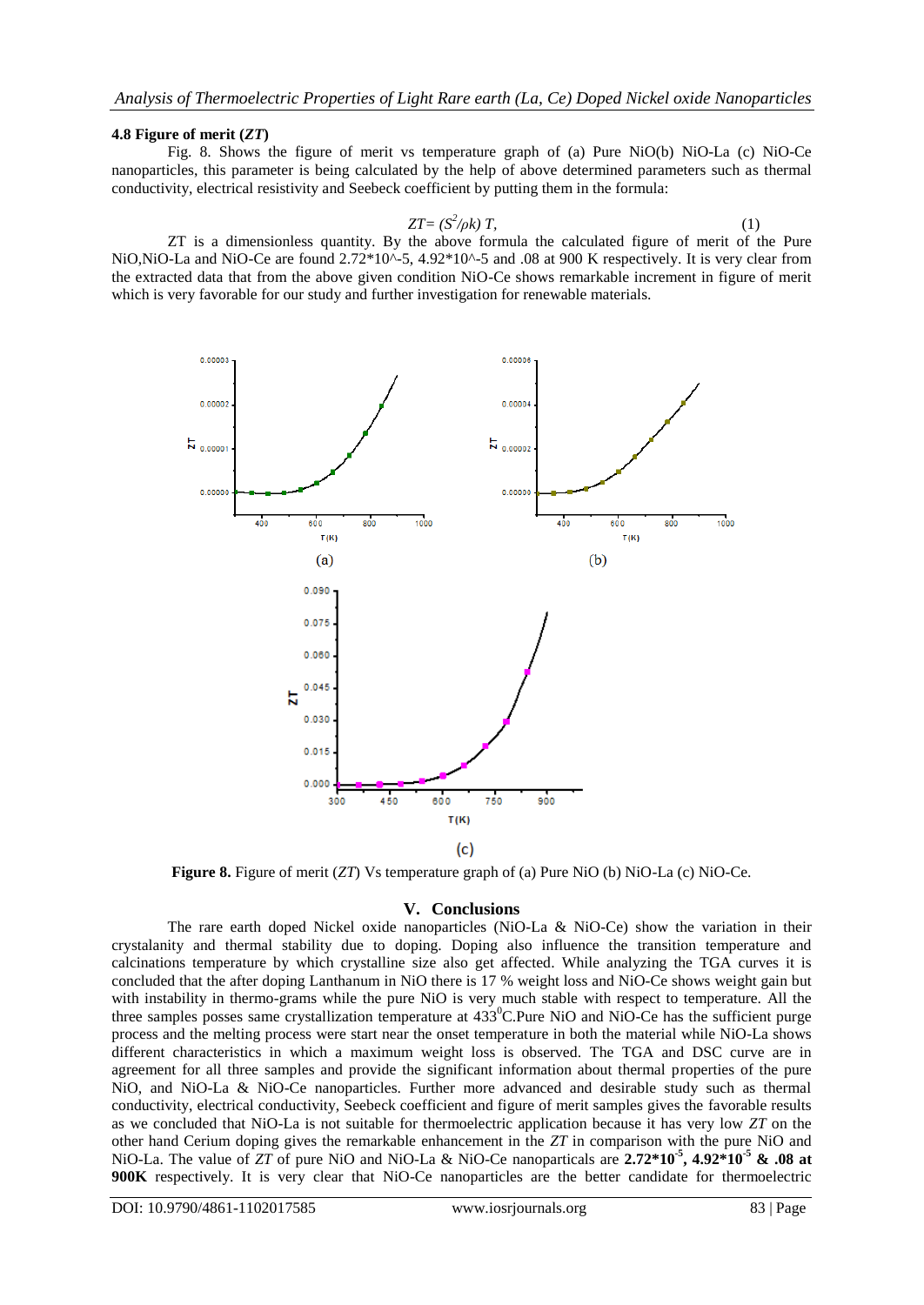applications at high temperature in air atmosphere due to high stability, low cost and high figure of merit. Thus for the thermoelectric properties optimization cerium element gives the favorable results in the given temperature range and hence it can be used as *p-type* leg in thermoelectric devices.

#### **Acknowledgments**

The authors acknowledge the MPCST, Bhopal for their financial assistance and also extended the heartfelt gratitude to the staff of TPD,BARC, Mumbai for their guidance and providing characterization facilities LFA(Thermal conductivity), LSR( Seebeck coefficient) and FTIR . I also thankful to Central Instrument facility center, IISER, BHOPAL for characterization.

#### **References**

- [1]. S. Walia , S. Balendhran ,H. Nili Ahmadabadi, , S. Zhuiykov, G. Rosengarten., Q.Wang , M.Bhaskaran , S. Sriram, M. Strano and K. Kalantar Zadeh , 2013. Transition metal oxides – Thermoelectric properties. *Progress in Materials Science*, 58(8), pp1443-1489.
- [2]. Y.W. [Huang.,](http://www.mdpi.com/search?authors=Yue-Wern%20Huang&orcid=) C.[H.Wu](http://www.mdpi.com/search?authors=Chi-heng%20Wu&orcid=) and R.[S.Aronstam,](http://www.mdpi.com/search?authors=Robert%20S.%20Aronstam&orcid=) 2010 Toxicity of Transition Metal Oxide Nanoparticles: Recent Insights from *in vitro* Studies, *[Materials \(Basel\)](https://www.ncbi.nlm.nih.gov/pmc/articles/PMC5445783/)* 3(10), pp 4842–4859
- [3]. M.M. Ba-Abbad, P.V.Chai, M.S.Takriff , A. Benamor and A.W.Mohammad , 2015 Optimization of nickel oxide nanoparticle synthesis through the sol-gel method using Box-Behnken design*.Material Design 86*,pp 948-956
- [4]. M.F.Garcia and J.A Rodriguez , 2009Nanomaterials: Inorganic and Bioinorganic Perspectives BNL-79479-2007-BC DOI: [10.1002/0470862106.ia377](http://dx.doi.org/10.1002/0470862106.ia377)
- [5]. S.Barana , A. Hoserb , B. Penca and A.Szytułaa ,2016 Size Effects in Antiferromagnetic NiO Nanoparticles *Acta Physica Polonica A* 129 ,35-39
- [6]. A.Vanaja and K.S. Rao , 2016 Effect of Co Doping on Structural and Optical Properties of Zinc Oxide Nanoparticles Synthesized by Sol-Gel Method. *Advanced Nanoparticles*, 5(01), pp 83-89
- [7]. F.T. Thema , E. Manikandan , A. Gurib-Fakim and M. Maaza , 2016 Single phase Bunsenite NiO nanoparticles green synthesis by Agathosma betulina natural extract. *Journal of Alloys and Compounds*, 657, pp 655-661
- [8]. S.S.P[. Sultana](http://www.sciencedirect.com/science/article/pii/S1878535215001446) [, D.H.V.](http://www.sciencedirect.com/science/article/pii/S1878535215001446) Kishore , M[. Kuniyil,](http://www.sciencedirect.com/science/article/pii/S1878535215001446) M[. Khan](http://www.sciencedirect.com/science/article/pii/S1878535215001446) , A[. Alwarthan](http://www.sciencedirect.com/science/article/pii/S1878535215001446) , K.R.S[. Prasad](http://www.sciencedirect.com/science/article/pii/S1878535215001446) , J.P. [Labis](http://www.sciencedirect.com/science/article/pii/S1878535215001446) an[d S.F.Adil,](http://www.sciencedirect.com/science/article/pii/S1878535215001446) 2015 Ceria doped mixed metal oxide nanoparticles as oxidation catalysts: Synthesis and their characterization. *Arabian Journal of Chemistry* 8, pp766-770
- [9]. M. Niederberger , 2007 Nonaqueous Sol–Gel Routes to Metal Oxide Nanoparticles. *Accounts of Chemical Research* 40(9), pp793- 800
- [10]. S. Cotton ,Inorganic Chemistry, 2006 A Wiley Series of Advanced Textbooks ISBN: 978-0-470-01006-8,pp1-280
- [11]. J. Rudy, M. Konings , O. Beneš , A. Kovács ,D. Manara , D. Sedmidubský Lev Gorokhov, V.S. Iorish , V. Yungman , E. Shenyavskaya , and E. Osina ,2014 The Thermodynamic Properties of the f-Elements and their Compounds. Part 2. The Lanthanide and Actinide Oxides. *Journal of Physical and Chemical [Reference](https://www.researchgate.net/journal/0047-2689_Journal_of_Physical_and_Chemical_Reference_Data) Data* 43(1)
- [12]. B.M. Abu-Zied , S. M. Bawaked ,S.A. Kosa and W. Schwieger , 2016 Effect of Some Rare Earth Oxides Doping on the Morphology, Crystallite Size, Electrical Conductivity and N2O Decomposition Activity of CuO Catalyst. *International Journal of Electrochemical Science*, 11, pp 1568-1580
- [13]. D. Sridevi and K.V. Rajendran , Optoelectron.2010 Enhanced optical properties La doped ZnO nanoparticles *Advanced Materials Rapid communication* 4(10), pp1591-1593
- [14]. K.H.Ng , S. Lidiyawati , M.R.Somalu , A. Muchtar and H.A. Rahman ,2016 Influence of Calcination on the Properties of Nickel Oxide- Samarium Doped Ceria Carbonate (NiO-SDCC) Composite Anodes. *Procedia Chemistry* 19, pp267-274
- [15]. N. Soultanidis and A.R. Barron ,2009 TGA/DSC-FTIR Characterization of Oxide Nanaoparticles http://cnx.org/content/m23038/1.2/ OpenStax-CNX module: m23038, 1
- [16]. J.Z.Wen , S. Ringuette , G. Bohlouli-Zanjani , A. Hu , N.Ha Nguyen and J. Persic, 2013 Characterization of thermochemical properties of Al nanoparticle and NiO nanowire composites *Nanoscale Research Letters*, 8,pp 184-197
- [17]. L. Zhang , P. Xiao , L. Shi , G. Henkelman , J.B. Goodenough and J. Zhou ,2015 Suppressing the bipolar contribution to the thermoelectric properties of Mg2Si0.4Sn0.6 by Ge substitution *Journal of Applied Physics*,117(15),pp 155103-155114
- [18]. P. Shahi , D.J.Singh , J.P. Sun , L.X. Zhao , G.F.Chen, J.Q.Yan , D.G. Mandrus and J.G. Chen , 2018 Bipolar Conduction as the Origin of the Electronic Transition in Pentatellurides: Metallic vs. Semiconducting Behavior. *Physics Review* X 8,pp 021055- 021079
- [19]. S.Wang , J.Yang , T.Toll , J.Yang , W.Zhang and X.Tang, 2015 Conductivity-limiting bipolar thermal conductivity in semiconductors. *Scientific reports*,Pp 1-10 doi: 10.1038/srep10136.
- [20]. Y.Feng , X. Jiang ,E.Ghafari , B. Kucukgok , C. Zhang , I. Ferguson and N. Lu, 2018 Metal oxides for thermoelectric power generation and beyond. *Advanced Compouns of Hybrid Materials* 1,pp 114-126
- [21]. A. Shaheen, W. Zia and M.S. Anwar , 2010 Band Structure and Electrical Conductivity in Semiconductors LUMS School of Science and Engineering
- [22]. E.B[. Lavik](https://www.cambridge.org/core/search?filters%5BauthorTerms%5D=E.%20B.%20Lavik&eventCode=SE-AU) and Y.M. [Chiang](https://www.cambridge.org/core/search?filters%5BauthorTerms%5D=Y.-M.%20Chiang&eventCode=SE-AU) , 2011 Electrical Conductivity of Pure and Doped Nanocrystalline Cerium Oxide 457 [Symposium](https://www.cambridge.org/core/journals/mrs-online-proceedings-library-archive/volume/symposium-v-nanophase-and-nanocomposite-materials-ii/70B9634E1953393EF2EF3D9968E248AA) V Nanophase and [Nanocomposite](https://www.cambridge.org/core/journals/mrs-online-proceedings-library-archive/volume/symposium-v-nanophase-and-nanocomposite-materials-ii/70B9634E1953393EF2EF3D9968E248AA) Mater. II,

Characterization of thermochemical properties of

Al nanoparticle and NiO nanowire composites

- John Z Wen 1\* , Sophie Ringuette 2 , Golnaz Bohlouli-Zanjani 1
- , Anming Hu